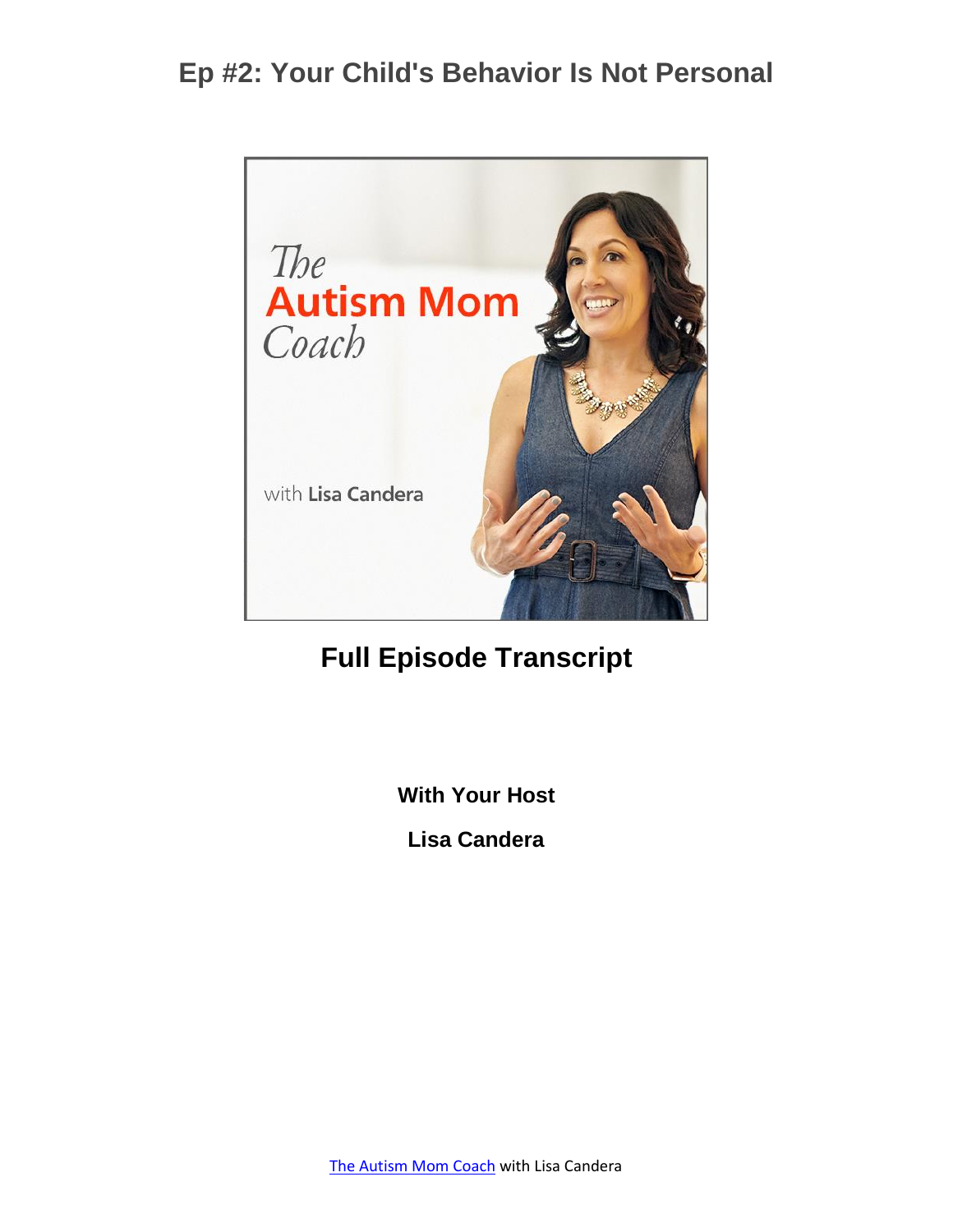Taking your child's behaviors during a meltdown, personally, especially the ones that are directed at you like a flying remote or hurtful words is a normal automatic reaction. That said it is never helpful. In this episode I am going to teach you a parenting hack for separating the child you love from the behaviors you don't. Keep listening.

Welcome to The Autism Mom Coach, a podcast for moms who feel overwhelmed, afraid, and sometimes powerless as they raise their child with autism. My name is Lisa Candera. I'm a certified life coach, lawyer, and most importantly I'm a full-time single mom to a teenage boy with autism. In this podcast I'll show you how to transform your relationship with autism and special needs parenting. You'll learn how to shift away from being a victim of your circumstances to being the hero of the story you get to write. Let's get started.

Welcome to episode two. I am so glad you're here and I hope that you are finding this podcast helpful. I am recording this episode on a Saturday afternoon. We are exactly one month from moving from our current apartment where we've lived for four years since moving to Connecticut to a townhouse where we're going to have so much more room.

And as I go through my son's clothing, toys and school pictures it is so startling to see how much he has changed. When we arrived, he was 10 years old and he still looked and sounded like a little boy. And now that little boy face and voice have been replaced with that of a full-blown teenager and a really moody one at times. It gets rough in here. Which brings me to my topic of today.

Your child's behaviors are not personal. I want to begin by saying it is normal to take your child's behaviors especially the ones involving you personally. When you are the person who is being yelled at, smacked or it is your property that is being destroyed, of course, it's an automatic reaction to believe the behavior is personal. In this episode I want to talk to you about what happens when we take our child's behavior personally and how it is not helping us using an example from one of my clients.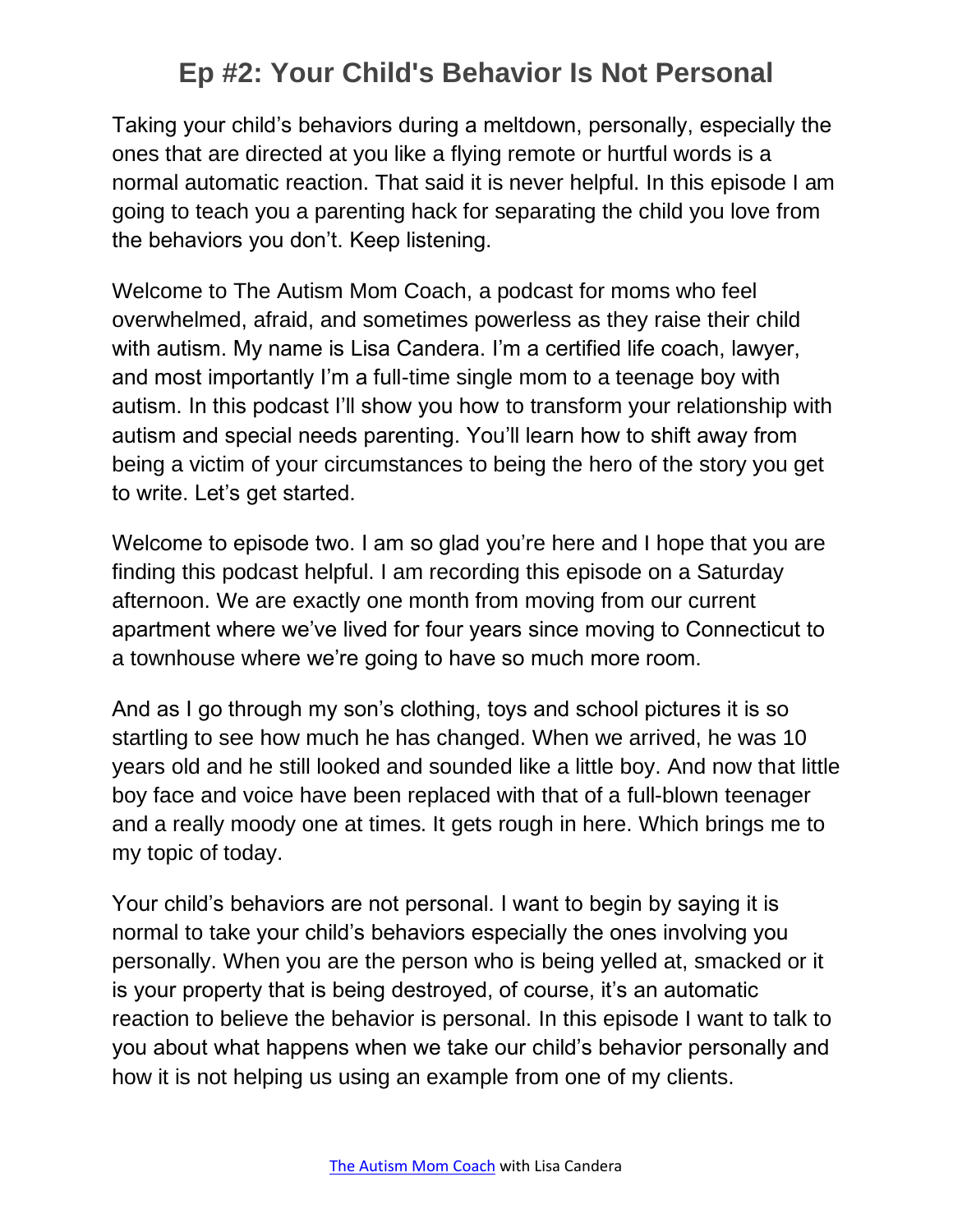So, my client's son is 12 years old and he loves playing videogames. He wakes up early on Sunday mornings to play and for the most part this has not been a problem. He is occupied and my client and her husband get some much-needed rest. So, it's been a win/win until last Sunday. Last Sunday was different. My client woke up to high pitched screams and her son shouting about the game he had just lost. She entered the room, asked him to stop screaming and also asked him to put the remote down because she did not want another shattered TV.

Well, he continued to scream and in his frustration hurled the remote across the room hitting her in the face. When we take our child's behaviors personally we make it personal. First, we make it about our child, we judge them. Here were some of my client's thoughts about her child's behavior. He is violent. He is spiteful. He is spoiled.

Second, we make it about ourselves, some of her thoughts were he was trying to hurt me. He only does this to me. We put ourselves at the center of their behaviors by making it about ourselves.

And third, we make it about our parenting, some of the thoughts she was having were things like, this is because I spoiled him. This is because I am lazy. This is because I like to sleep in on Sunday mornings.

And here is the problem with all of this. First, these thoughts that we're having when we're making it personal, they create more stress for us and result in us reacting and overreacting in ways that are usually unhelpful and are actually counter to the exact behavior we want to model for our kids. In other words, we start acting like they're acting. For example, when my client was having the thought, he is violent and feeling angry, she yelled and screamed at her child, further escalating the tension for both of them.

Second, when we make it personal we create disconnection with our child. When we are thinking that our children are aggressive, or violent, or spoiled, or disrespectful, it's really hard to think well of them. Finally, we create disconnection with ourselves.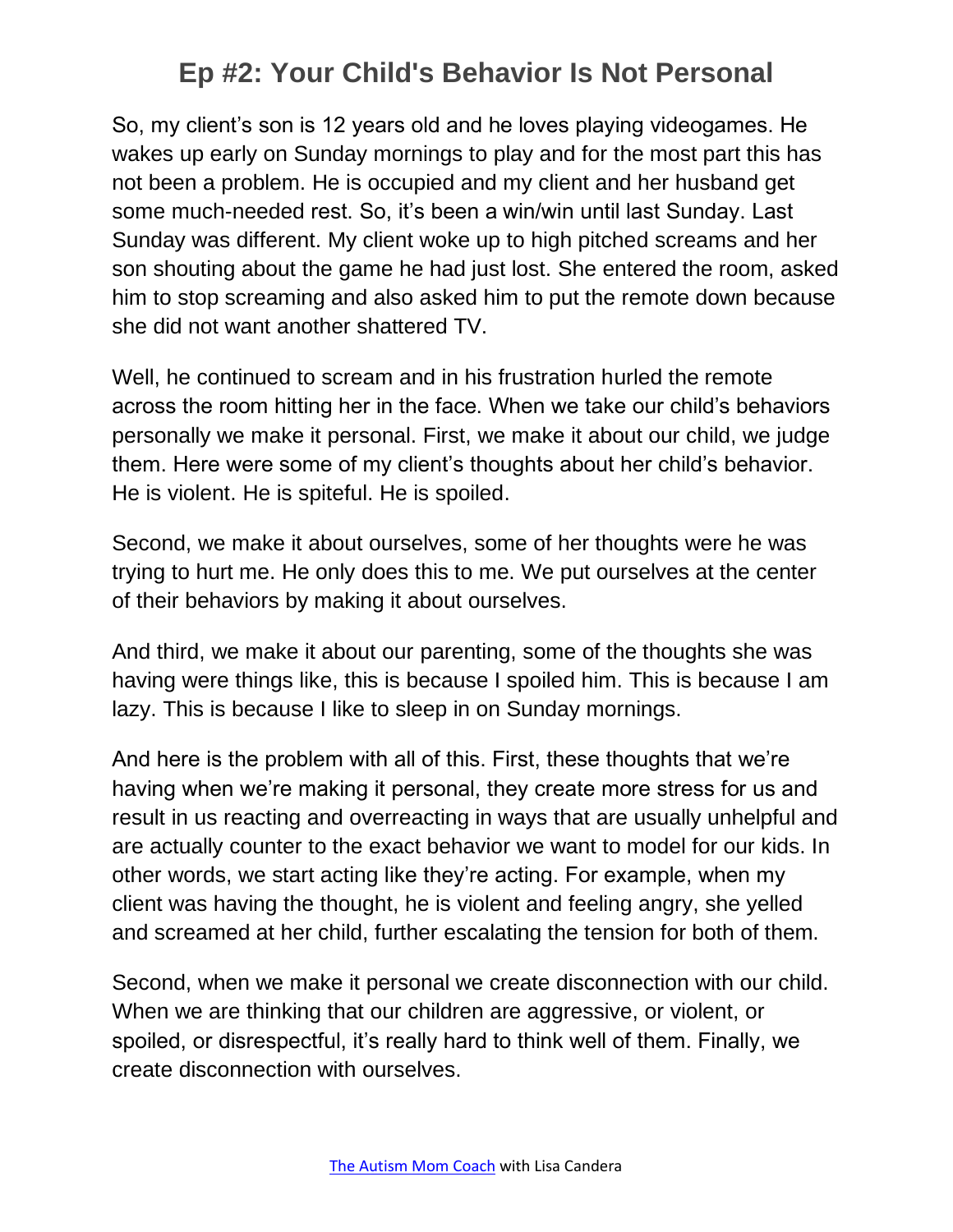When we are thinking, we raised a terrible child or that our child's behaviors are our fault we begin to lose trust in ourselves and confidence in our own parenting abilities. Here is the good news, your child's behavior may involve you but it's not about you. This is because during an autism meltdown your child is in a survival response. Adrenalin and cortisol are running the show and rational thought is offline. To understand what is happening during an autism meltdown it's helpful to have some background about our brain's limbic system and prefrontal cortex.

The limbic system is the emotional part of the brain. It manages our behavioral and emotional responses especially when it comes to behavior we need for survival, the four Fs, feeding, fighting, fleeing and fornication or whatever you'd like to call it. When it senses danger it acts lightening quick by activating our body's fight, flight response.

The prefrontal cortex on the other hand is our thinking brain. It contributes to a wide variety of executive functions like impulse control, emotional regulation, language and communication. In other words, areas all children and especially our neurodivergent children struggle with on a good day. Unlike the limbic system the prefrontal cortex does not act immediately, it takes a couple of minutes to come online, assess the situation with logic and then make decisions.

So, think of the limbic system as a toddler who hears the word 'no' and immediately starts screaming, kicking and flailing. And the prefrontal cortex as the adult who takes in the information, assesses it and then decides how to proceed. Now, let's apply all of this to what is happening for our children during a meltdown. The limbic system has sensed danger, this could range from being told no, sensory overload or trying to avoid a non-preferred activity. The fight, flight response is activated, adrenalin and cortisol flood the bloodstream resulting in intense physical and emotional responses.

Think of a situation of jamming on the brakes to avoid a car crash, not that that's ever happened to me. The sudden rush of adrenalin, your heart racing, your hands shaking, your breath quickening. This is a really intense reaction.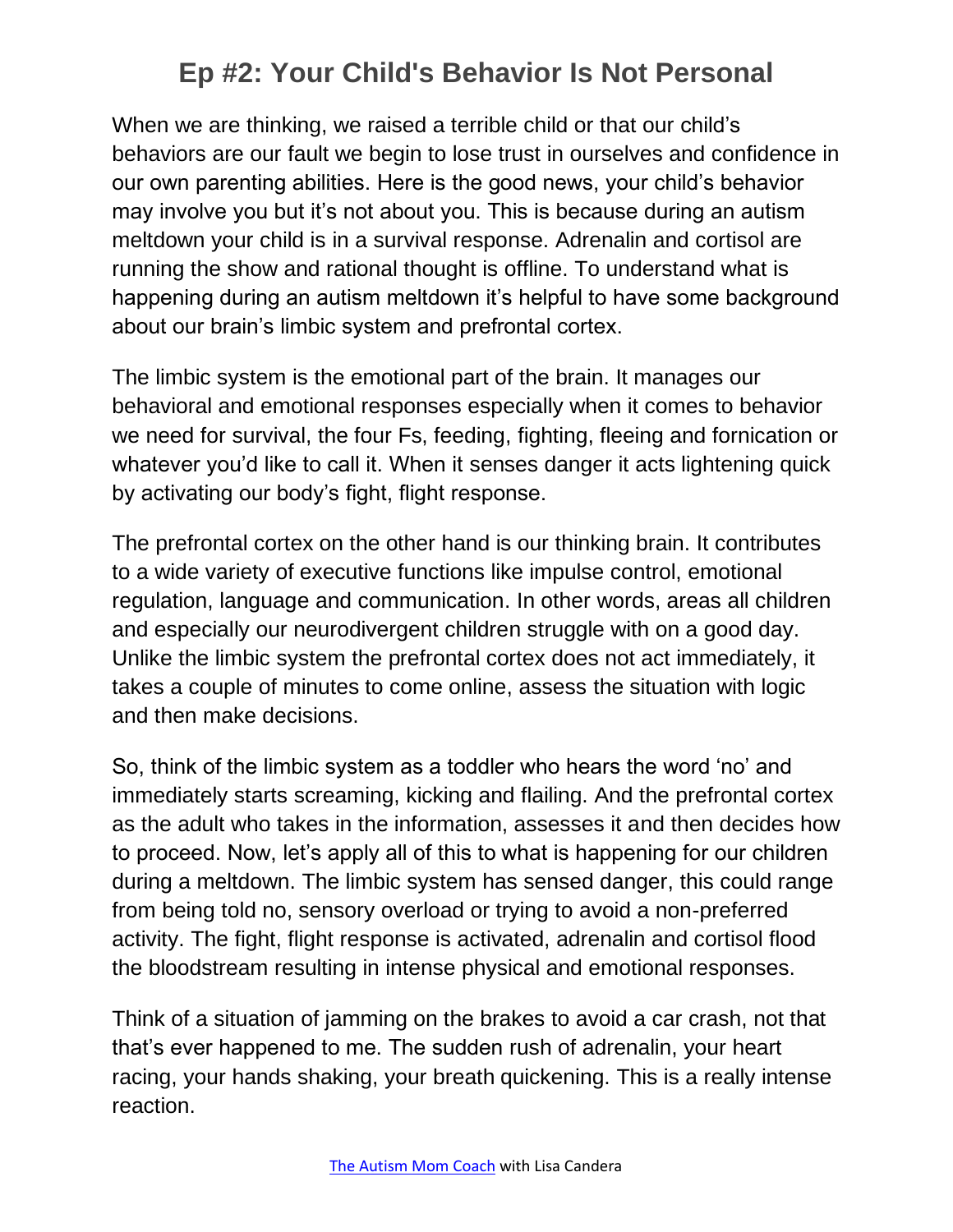Now, imagine this for our children who have a lot of sensory issues that cause them to feel and experience the world more intensely. So, what do they do? Do they take you aside and let you know that they are having a stress response and ask you for assistance in regulating? Or do they patiently wait for you to intuit their distress? No, they light it up. They do whatever they can to express their discomfort and enlist you in making it go away. They hit, yell, scream and throw things.

Going back to the example of my client's child who threw the remote. He was in a stress response when she entered the room. He was offline and just reacting. The behavior for sure involved her because she got smacked with a remote but it wasn't about her. Now, this doesn't mean we don't get mad or discipline our kids for inappropriate behavior. What it really needs is that we don't layer the behavior with judgment of them, ourselves and our parenting.

So, what to do. For me I have found a lot of relief in understanding more clinically what is happening for my son during a meltdown. The 10,000-foot view has helped me get better at separating his behaviors from who he is or making them mean anything about him, or me, or my parenting. I'm a very visual person so I like to picture what is happening in his brain and in his nervous system as much as I can.

One of the hacks that I use to depersonalize behaviors is from an online program created by positive psychologist, Renee Jain called GoZen. GoZen uses cartoon skits to teach children how to transform anxiety into courage, confidence and resilience.

In the Worry Program the characters show a boy who is afraid of dogs, what happens inside of his brain when he feels anxiety, by introducing him to his limbic system and his prefrontal cortex. The characters explain that the limbic brain which is responsible for keeping us alive does not rely on logic and it makes quick decisions based on perception of danger. While the prefrontal cortex, the newest part of the brain uses logic to make decisions.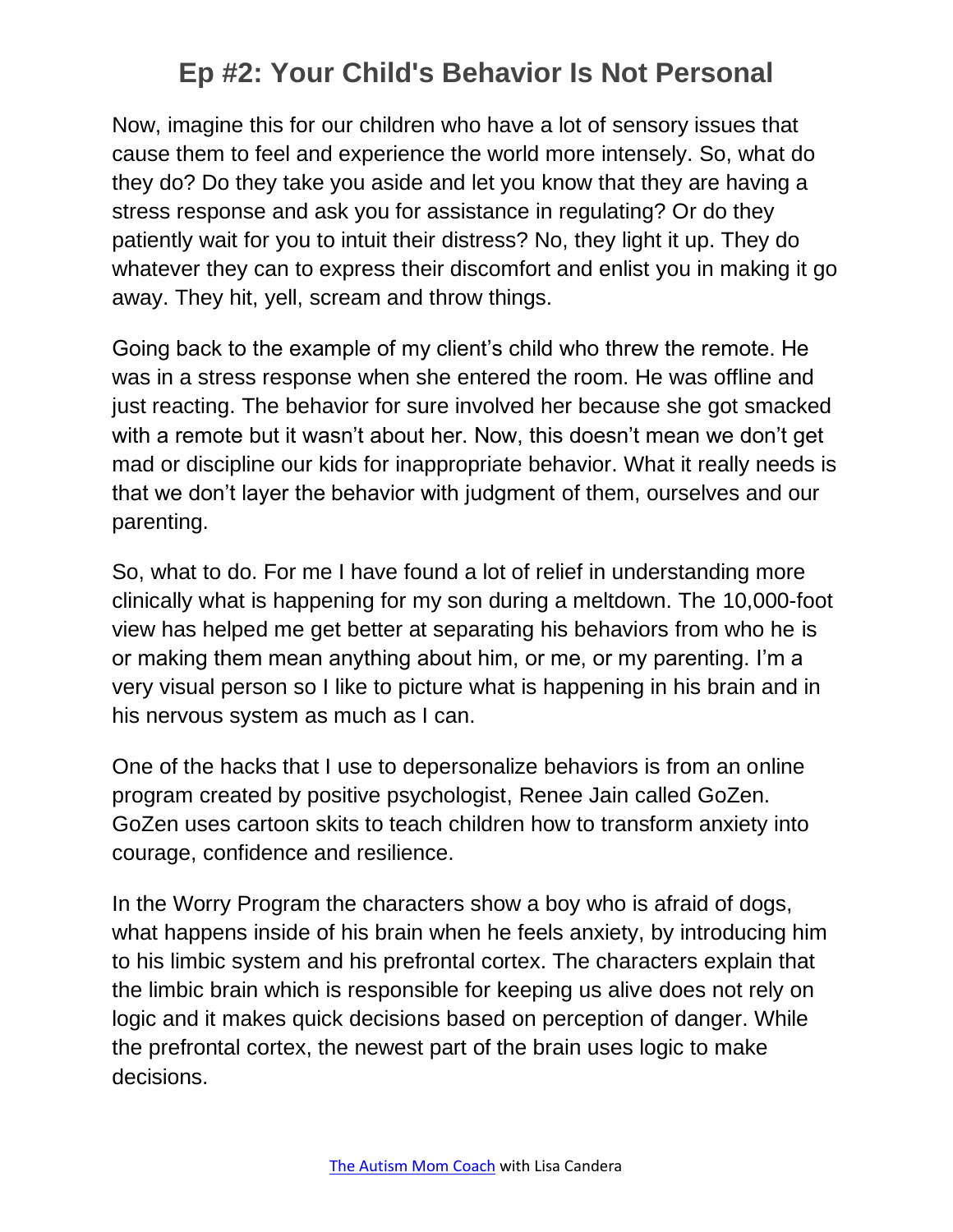When the limbic brain perceives a threat the character runs over, hits an alarm activating the fight, flight response. From there, swoosh, the brain releases chemicals into the bloodstream preparing the body to fight or flee. At the same time the limbic brain character rushes over to the computer labeled 'prefrontal cortex' and shuts it down saying, "No time to wait for you to boot up, I'm taking over." It's an entertaining little visual, alarm goes off, prefrontal cortex shuts down and fear and anxiety are running the show.

When I can view my son's behaviors through this lens it reminds me that it's not personal. He is experiencing an intense emotional and physical reaction made all the more intense by his sensory issues that he's unable to manage. In addition, his thinking brain is offline so he is unable to access his rational thinking or his strategies. This is not personal, helps me slow down my racing thoughts and my urge to control him. As a result, I'm not melting down right alongside of him and I'm able to make decisions from my rational brain.

Of course, this is not all the time, sometimes my stress response is triggered and I react. Still, it is worthwhile to begin to practice the skill of depersonalizing your child's behavior in any way that you can. The more you do this the easier it will be for you to respond.

Before I go I want to tell you how you can enter to win a fabulous gift package. I'm going to be giving away three self-care packages to three lucky listeners who follow, rate and review the show. These gift packages will be from Duross & Langel in Philadelphia which is one of my favorite places on Earth. I'd love for it to be a five-star review, of course, although it doesn't have to be. I want you to be honest with your feedback so I can create a show that provides tons of value.

Visit theautismmomcoach.com/podcastlaunch to learn more about the contest and how to enter. I'll be announcing the winners on the show in upcoming episodes. Thank you for listening.